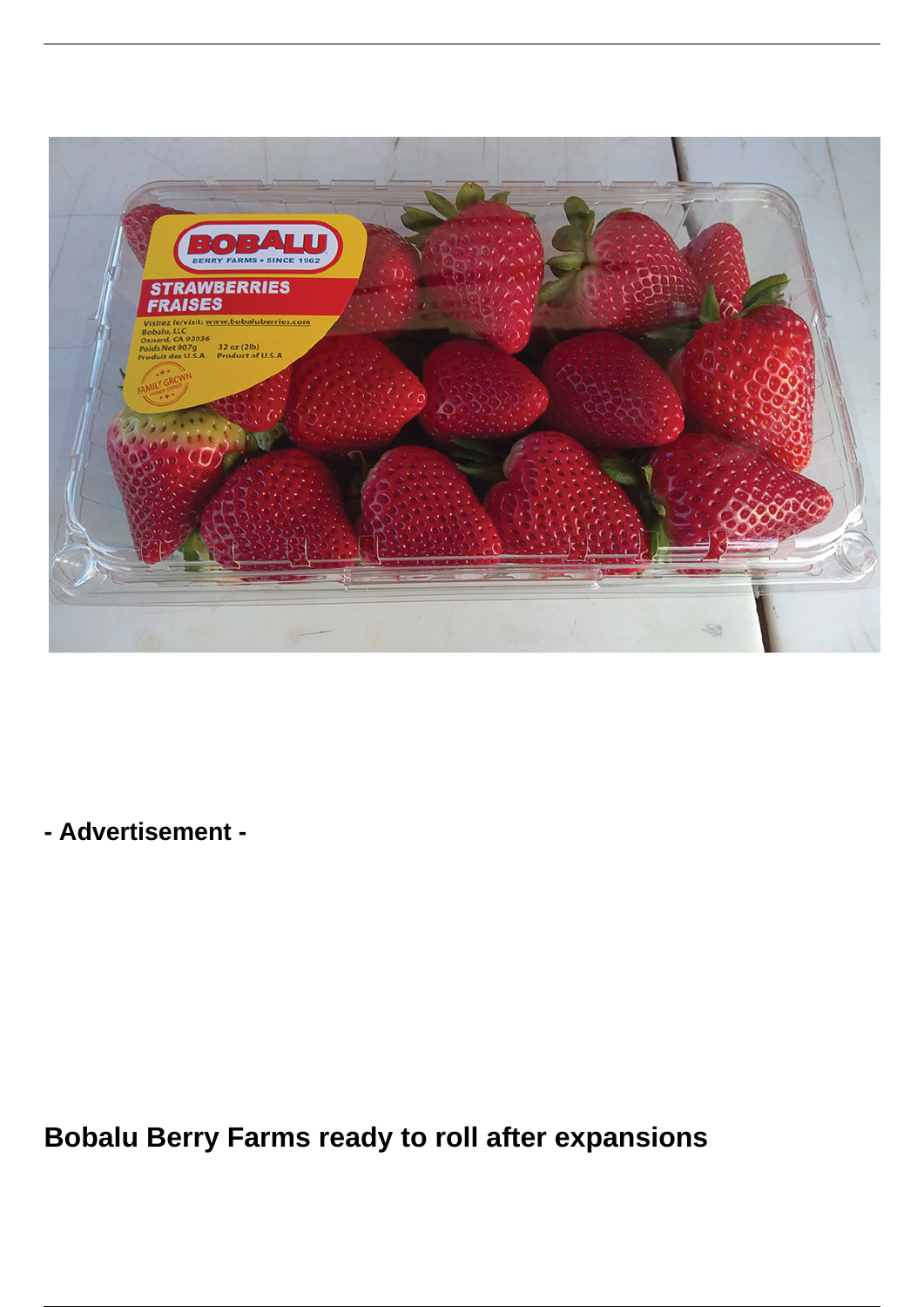This year **Bobalu Berry Farms** will celebrate its 60th anniversary, but after expanding on multiple fronts the Jones family views 2021 as the real milestone year, completing the transition to a fully integrated company.

"Last year was the year we did all the heavy lifting with software integration and building a strong team for the future," said RC Jones, managing partner. "2022 will be a year where we are fully established and ready to roll."

Oxnard has always served as the headquarters and anchor to the company. It is the first district the company harvests in California each year, bringing in the new year with a fresh new crop. "We are very pleased that for the first time, we will have fresh berries all 365 days of 2022 from California," said Bobby Jones, managing partner.

Bobalu LLC typically relies fully on fresh volume from Mexico during winter months after the Santa Maria fall crop ends and before the spring crop kicks off in Oxnard. However, for the first time as the 60th anniversary is celebrated in 2022, the company has added a fall Oxnard crop in addition to Santa Maria's fall program that will come on a bit later carrying fresh California fruit into 2023. Now Oxnard will be the first and the last district harvesting each year for the company within the state. The addition of the crop from Mexico will complement domestic fruit providing a beneficial overlap during the holidays.

"We have had great feedback from both customers and consumers about our quality and we are so proud of that being our core to build on. In 2022 we are very pleased to support the loyalty of key customers with this increased supply throughout the year due to this acreage expansion in California," said RC. "This is a direct result of the expanded demand the company has experienced due to quality and service."

This added volume will also help to expand the company's foodservice business in 2022 as it builds on this very important segment of the industry.

While increasing volume throughout the year working with trading partners, Bobalu Berry Farms is also stepping up engagement with consumers by expanding its website. The company has added new and exclusive recipes and provided links to save or pin them onto social media platforms while expanding its footprint on social media with influencer support. The focus is on "easy" as consumers look to get out of the kitchen in 2022 and use more hacks to get meals pulled together for the family.

"Consumers are hungry for more simple recipe solutions, tips and hacks, along with information about the brands they align with," said Bobby. The added communication and engagement will support increased purchases and usage of Bobalu berries by their current and new brand followers. Despite increased challenges, Bobalu is excited about celebrating 2022 and new ways to connect with its audience.

"We do see 2022 as a challenging year for us and all of produce with supply chain issues looming ahead," said Bobby. The company acknowledges issues with transportation, labor, availability of crop protection tools and packaging. All of those listed come with decreased availability and